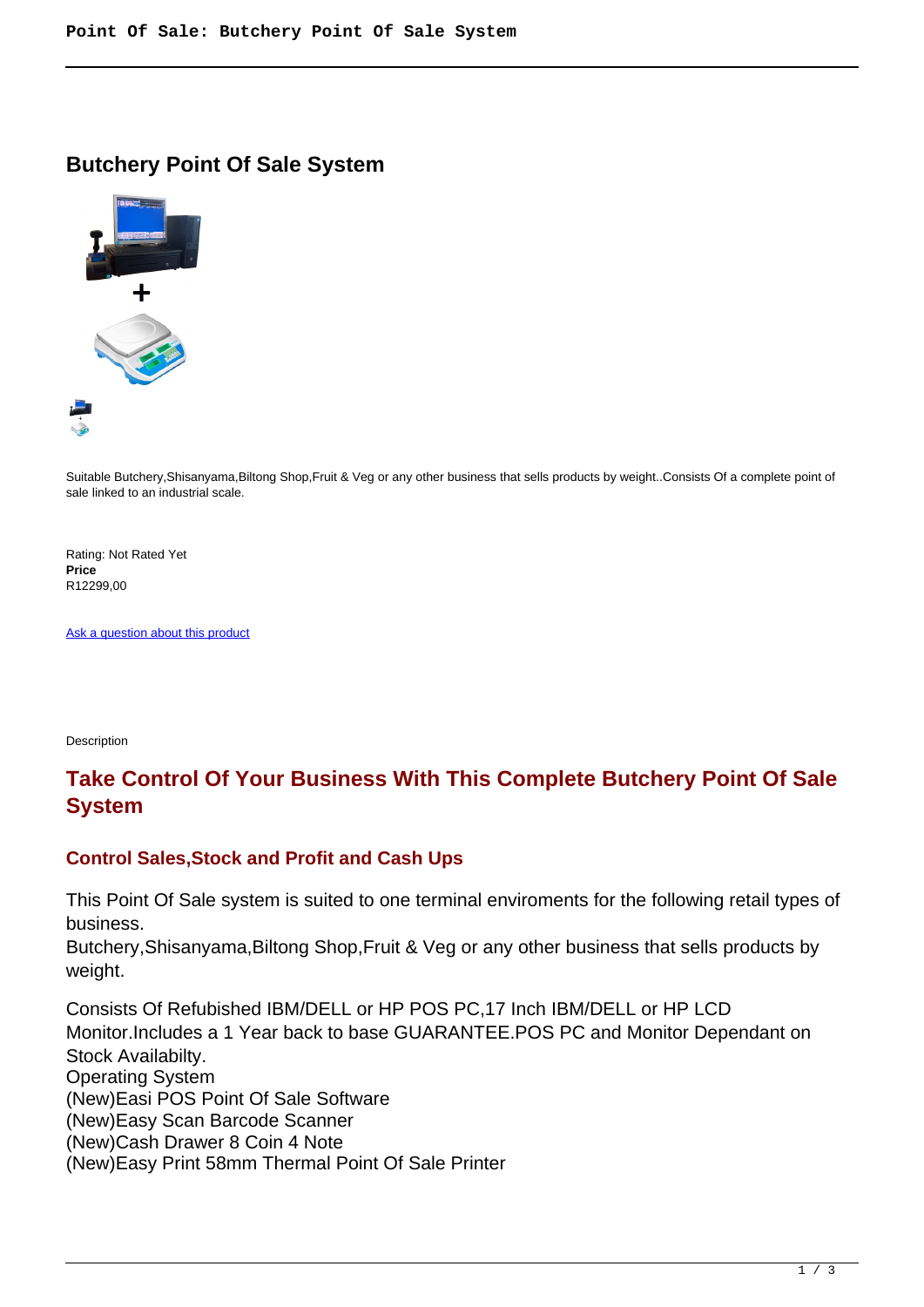(New)Swift Retail Scale Linked To The Point Of Sale

Setup and 2 Hours training at our offices or remote setup and training via the internet.

#### **FEATURES**

Full Barcode Scanning for fixed prices as as well as price imbedded barcodes for Butcheries and Fruit & Veg Shops.Easy Pos also supports the generation and printing of barcodes for items without barcodes. Easy Pos can also be linked to a label printer to print barcode labels.

[User setup for Supervisor,Manager and Cashier with Void Control and Access right Setup](images/retail/User_And_Security.jpg) ( **Click For Preview)**

User Logon using User code,Bar Code,Magnetic Card or Fingerprint Reader

[Comprehensive Daily Cash Up Reporting for System Users and Turnover Reporting including](images/retail/CashUpReport.jpg) [Void Transactions andPayout Transactions](images/retail/CashUpReport.jpg) (**Click For Preview)**

Fully configurable Keyboard Layout

[Sales,Stock and Profit Management with easy to understand Reporting](images/retail/Item_Sales_Report.jpg) (**Click For Preview)**

[Sample Report \(](images/retail/Item_Sales_Report.jpg)**Click For Preview)**

Receipt On/Off Function with after transaction Receipt Printing

[Comprehensive Lay Buy Management Function for Clothing and Furniture Stores.\(](index.php?option=com_content&view=article&id=22)**Click To Watch Video**)

Hold Sale Function,to put a sale on hold to assist another customer (While first customer fetches his wallet Etc) .

[Delivery Management for TakeAways ,Fast Food or for use for in Hardware and Furniture](index.php?option=com_content&view=article&id=21) [Retail. \(](index.php?option=com_content&view=article&id=21)**Click To Watch Video**)

[Receive and Track Foreign Currency Payments for Airports and Countries where Multiple](index.php?option=com_content&view=article&id=23) [Currencies are used. For Example Zimbabwe, Mozambique, Angola,Malawi etc](index.php?option=com_content&view=article&id=23) **(Click To Watch Video)**

# **Simple And Easy To Use**

Installation and Delivery Options

Option 1

You can make an appointment to view a demonstration at our offices at our offices and we will train you how to use the system to manage your business.This normally takes about an hour and booking is essential.We will not be able to assist you without an appointment.To make an appointment call us [\(Click Here\)](address)